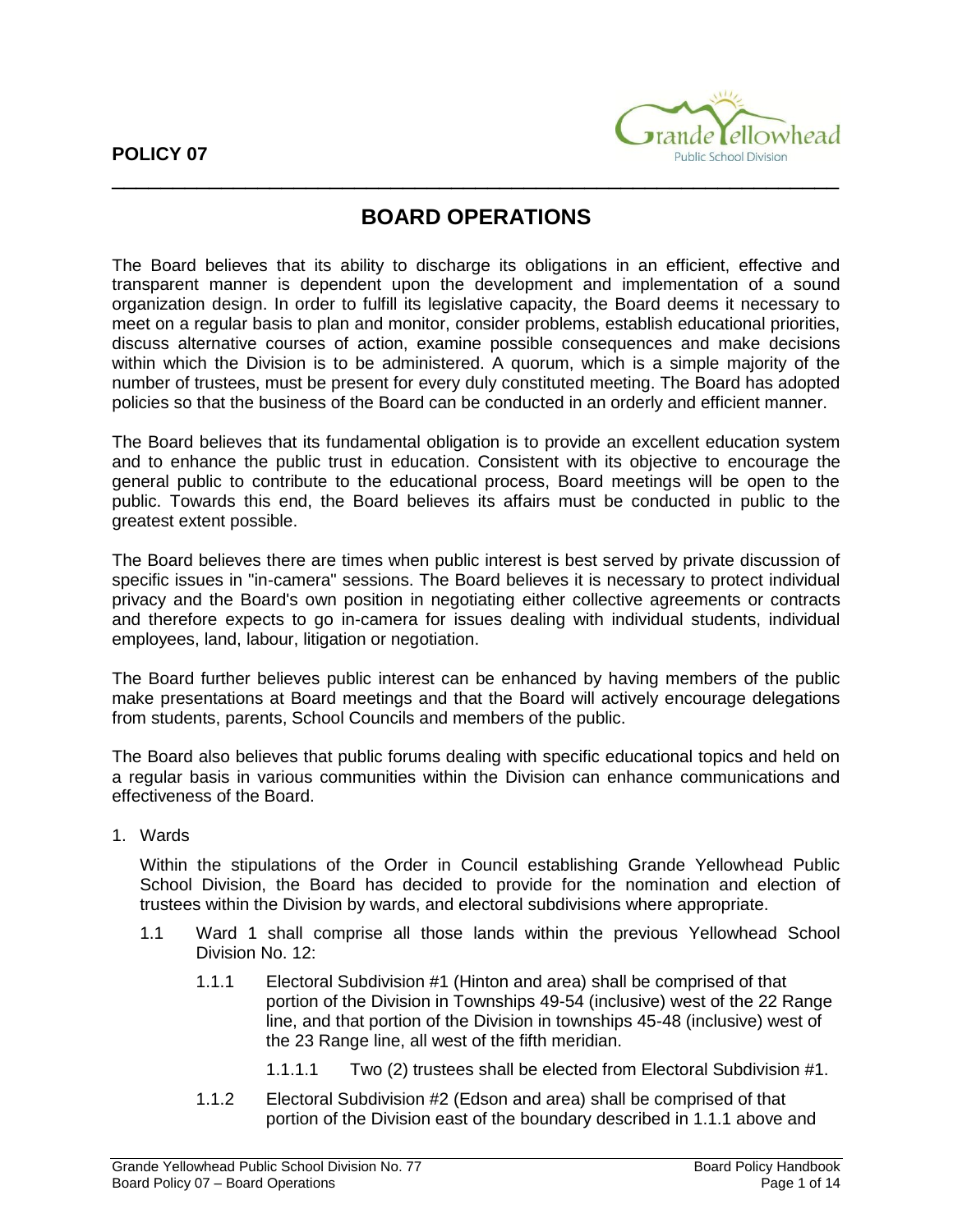west of the 14 Range line, plus those portions of Townships 55-57 (inclusive), Range 13 west of the McLeod River EXCEPTING sections 1-3 (inclusive), 10-15 (inclusive), 22-27 (inclusive), and 34-36 (inclusive) in Township 53, Range 14, all west of the fifth meridian.

- 1.1.2.1 Two (2) trustees shall be elected from Electoral Subdivision #1.
- 1.1.3 Electoral Subdivision #3 (Lobstick area) shall be comprised of that portion of the Division to the easterly boundary described in clause 1.1.2 above.
	- 1.1.3.1 One (1) trustee shall be elected from Electoral Subdivision #3.
- 1.2 Ward 2 shall comprise all those lands within the previous Grande Cache School District No. 5258.
- 1.3 Ward 3 shall comprise all those lands within the previous Jasper School District No. 3063.
- 1.4 The total number of trustees to be elected from each of Ward 2 and Ward 3 shall be one (1).
- 1.5 The provisions of the Local Authorities Election Act respecting the election of trustees shall apply to every election in each ward and electoral subdivision.
- 2. Organizational Meeting
	- 2.1 An organizational meeting of the Board shall be held annually in June except in an election year where it will occur no later than four (4) weeks following Election Day when there has been a general election.
	- 2.2 The Superintendent will give notice of the organizational meeting to each trustee as if it were a special meeting. The Superintendent shall call the meeting to order and act as Chair of the meeting for the purpose of the election of the Board Chair.
	- 2.3 Each trustee will take the oath-affirmation of office immediately following the call to order of the organizational meeting after a general election. Special provisions will be made for a trustee taking office following a by-election.
	- 2.4 Upon election, the Board Chair shall preside over the remainder of the organizational meeting.
	- 2.5 The organizational meeting shall, in addition include, but not be restricted to, the following:
		- 2.5.1 Elect a Vice Chair.
		- 2.5.2 Create such standing or ad hoc committees of the Board as are deemed appropriate, and appoint members.
		- 2.5.3 Appoint trustee(s) as Board representatives to the various Boards or committees of organizations or agencies where the Board has regular representation, as appropriate.
		- 2.5.4 Review Board member conflict of interest stipulations and determine any disclosure of information requirements. Trustees shall bring notice of any changes to conflict of interest to a public Board meeting.
		- 2.5.5 Appoint signing authorities for the Division, including the use of facsimile signatures or electronic transfer of funds.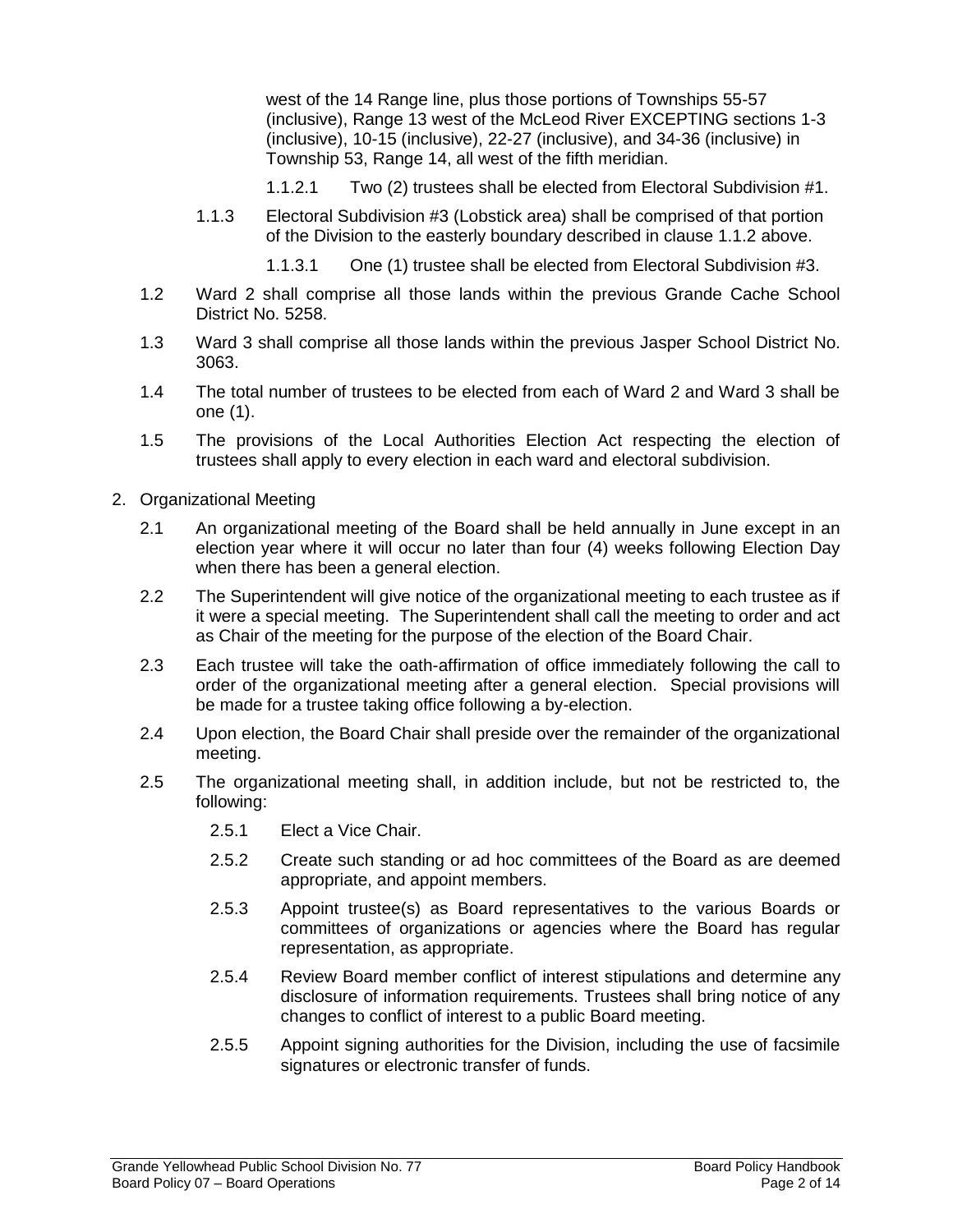- 3. Regular Meetings
	- 3.1 Regular Board meetings will be held two times per month as a general rule except where holiday periods or other unavoidable occurrences interrupt the schedule. The schedule of meetings will be set for the coming year prior to the end of the previous school year.
		- 3.1.1 All meetings will ordinarily be held at the Education Services Centre in Edson, commencing at 10:00 a.m.
		- 3.1.2 Notwithstanding the schedule noted above, the Board may, by resolution, alter the schedule in such manner as it deems appropriate.
	- 3.2 With prior knowledge of the Board Chair or Superintendent, trustees, who are unable to attend a meeting in person due to reasons such as inclement weather, other Board assigned commitments, or for personal reasons, may attend via teleconference or video-conference.
		- 3.2.1 A maximum of two (2) consecutive meetings may be attended via teleconference or video-conference.
	- 3.3 Delegations, school and system staff, Division students, and members of the public who are unable to attend public Board meetings in person, may request that they be able to attend via video-conference when available.
	- 3.4 All trustees, shall notify the Board Chair if they are unable to attend a Board meeting.
	- 3.5 All trustees who are absent from three (3) consecutive regular meetings shall:
		- 3.5.1 Obtain authorization by resolution of the Board to do so at the second or third public Board meeting; or
		- 3.5.2 Provide to the Board Chair evidence of illness in the form of a medical certificate respecting the period of absence.

Failure to attend will result in disqualification.

- 3.6 If both the Board Chair or Vice Chair through illness or other cause are unable to perform the duties of the office or are absent, the Board shall appoint from among its members an acting Chair, who on being so appointed has all the powers and shall perform all the duties of the Board Chair during the Board Chair's and Vice Chair's inability to act or absence.
- 3.7 The Board believes that most matters discussed at its meetings are of direct interest and relevance to the staff of the Division. The Board, therefore, approves the attendance as a delegation of a representative of the Evergreen Local No. 11 of the Alberta Teachers' Association and a representative of the Canadian Union of Public Employees, Local 1357, at its regular and special meetings. Representatives as named by the Locals will be provided with agenda packages (minus confidential items) prior to the date of the Board meeting.
- 3.8 Regular meetings of the Board will not be held without the Superintendent and/or designate(s) in attendance, unless the Superintendent's contract is being discussed.
- 4. Special Meetings
	- 4.1 Occasionally, unanticipated or emergent issues require immediate Board attention and/or action.
	- 4.2 Special meetings of the Board may be held from time to time as provided for under section 67 of the School Act. These are public meetings.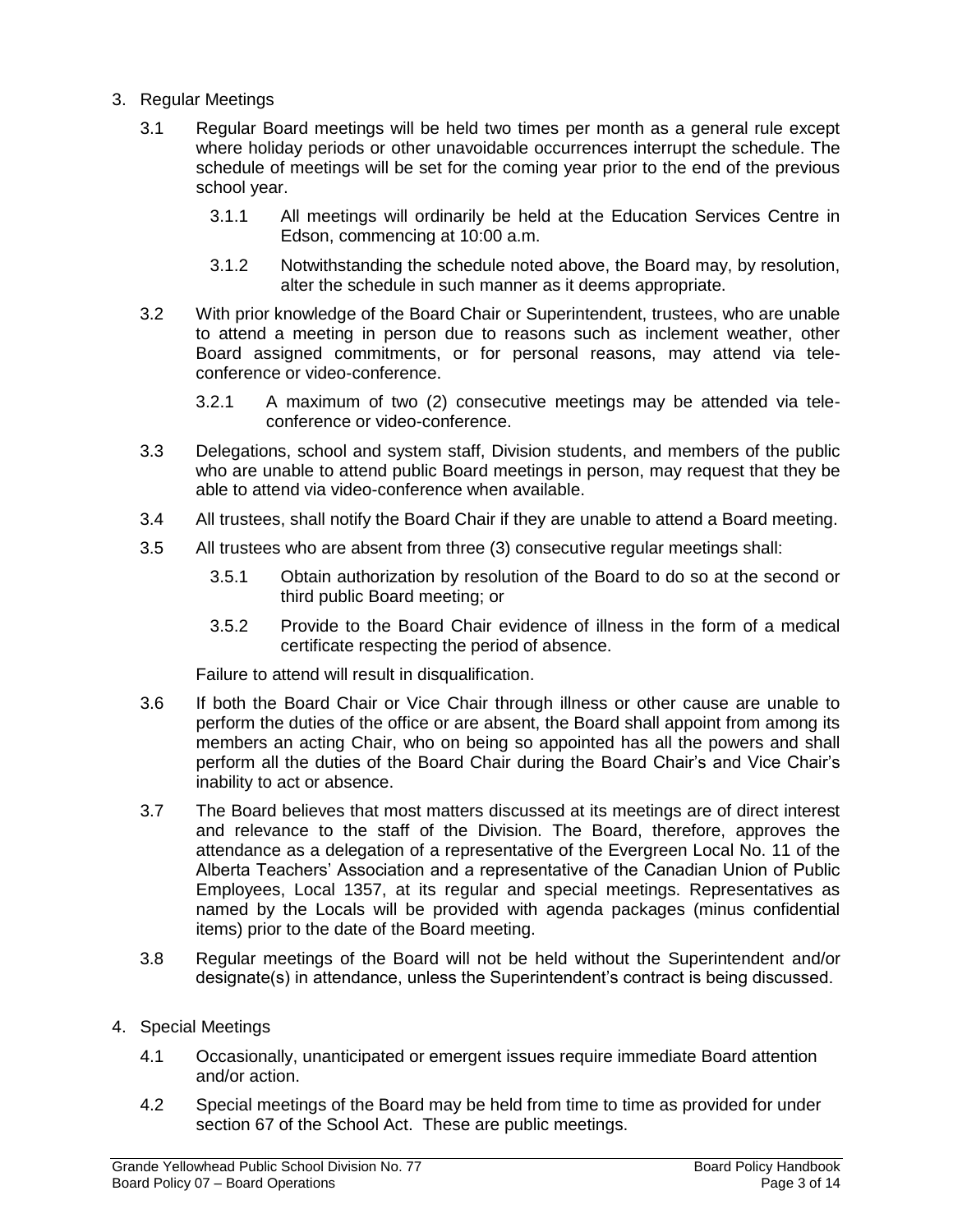- 4.3 The nature of the business to be transacted must be clearly specified in the notice of the meeting. Unless all trustees are present at the special meeting, no other business may be transacted. Items can be added to the agenda only by the unanimous consent of the entire Board.
- 4.4 Special meetings of the Board will not be held without the Superintendent and/or designate(s) in attendance, unless the Superintendent's contract is being discussed.
- 5. In-Camera Sessions
	- 5.1 The Board may, by resolution, schedule an in-camera session at a time or place agreeable to the Board or recess a meeting in progress for the purpose of meeting in-camera.
		- 5.1.1 Such resolutions shall be recorded in the minutes of the Board and shall specific those individuals eligible to attend in addition to trustees and the Superintendent.
		- 5.1.2 The reason for the in-camera session shall be stated prior to its approval and recorded in the minutes.
	- 5.2 The in-camera session shall be limited to discussion pertaining to the following stated reasons:
		- 5.2.1 Individual students;
		- 5.2.2 Individual employees;
		- 5.2.3 Collective bargaining issues;
		- 5.2.4 Litigation issues;
		- 5.2.5 Acquisition/disposal of property; and
		- 5.2.6 Other topics that a majority of the trustees present feel must be held in private, in the public interest.
	- 5.3 Such sessions shall be closed to the public and press.
		- 5.3.1 The Board shall only discuss the matter which gave rise to the in-camera session.
		- 5.3.2 Board members and other persons attending shall maintain confidentiality and not disclose the substance of the in-camera discussions.
	- 5.4 The Board shall, during the in-camera session, adopt only such resolution as is required to re-convene the Board in an open, public meeting.
- 6. Agenda for Regular Meetings

The Superintendent is responsible for preparing an agenda for Board meetings in consultation with the Board Chair.

- 6.1 The order of business at a regular meeting shall be as follows:
	- 6.1.1 Call to Order
		- Moment of Reflection
		- Approval of Agenda
	- 6.1.2 Approval of Minutes
		- Minutes of Regular Board Meetings
		- **Minutes of Special Board Meetings**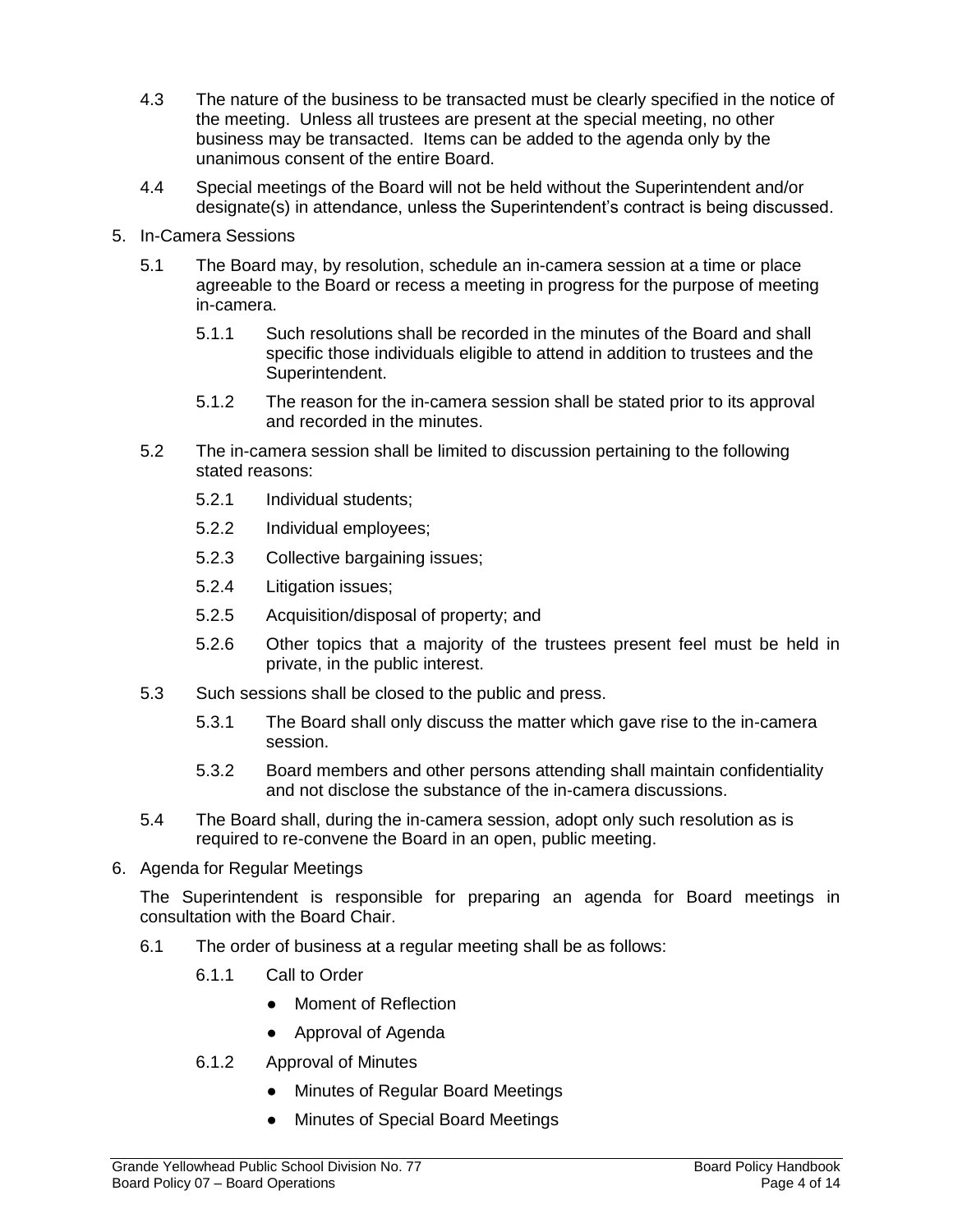- 6.1.3 Delegations
- 6.1.4 Action Items
	- Old Business
	- New Business
- 6.1.5 Public Question Period
- 6.1.6 Trustee Reports
- 6.1.7 Monitoring Reports
- 6.1.8 Superintendent's Reports
- 6.1.9 Public Question Period
- 6.1.10 Future Business
	- Meeting Dates
	- Notice of Motion
	- Topics for Future Agendas
- 6.1.11 Adjournment
- 6.2 The agenda will be supported by copies of letters, reports, contracts and other materials as are pertinent to the business which will come before the Board and will be of value to the Board in the performance of its duties.
- 6.3 Items may be placed on the agenda in one (1) of the following ways:
	- 6.3.1 By notifying the Board Chair or Superintendent at least six (6) days prior to the Board meeting.
	- 6.3.2 By notice of motion at the previous meeting of the Board.
	- 6.3.3 As a request from a committee of the Board.
	- 6.3.4 Issues that require Board action may arise after the agenda has been prepared. The Board Chair, at the beginning of the meeting, shall ask for additions to and/or deletions from the agenda prior to agenda approval. Changes to the agenda may be made by a majority of those present.
- 6.4 The agenda package, containing the agenda and supporting information, will be provided to each trustee at least three (3) days prior to the date of the meeting. Subsequently, emergent information may be sent electronically.
- 6.5 The list of agenda items shall be posted on the Division website and be available in the Division Office. Any elector may inspect the agenda and request a copy.
- 6.6 The Board will follow the order of business set by the agenda unless the order is altered or new items are added by agreement of the Board.
- 6.7 During the course of the Board meeting, the majority of trustees present may amend the agenda and place items before the Board for discussion. The Board may take action on such items.
- 7. Minutes for Regular or Special Meetings

The Board shall maintain and preserve by means of minutes a record of its proceedings and resolutions.

7.1 The minutes shall record: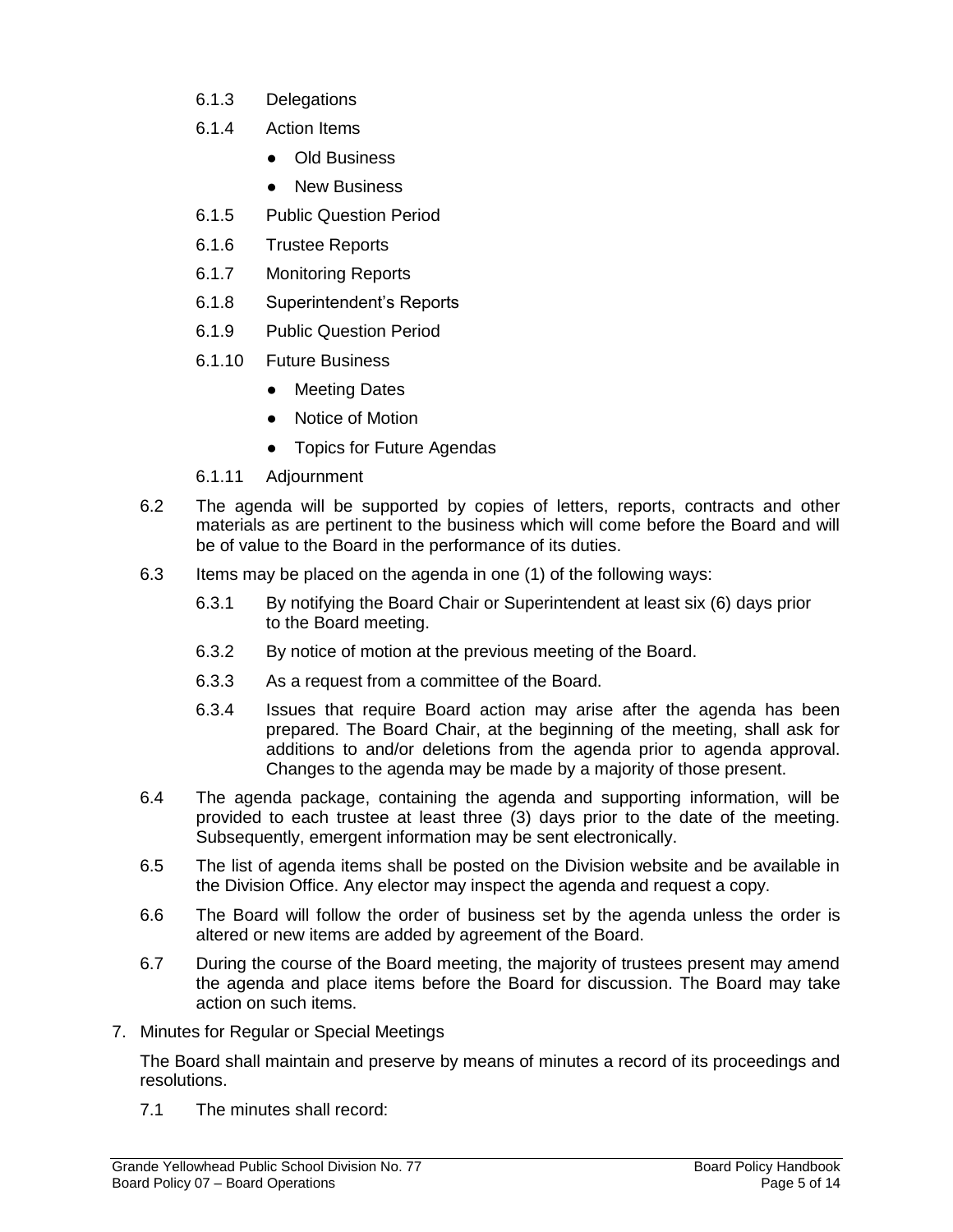- 7.1.1 Date, time and place of meeting;
- 7.1.2 Type of meeting;
- 7.1.3 Name of presiding officer;
- 7.1.4 Names of those trustees and administration in attendance;
- 7.1.5 Approval of preceding minutes;
- 7.1.6 A brief summary of the circumstances which gave rise to the matter being debated by the Board;
- 7.1.7 All resolutions, including the Board's disposition of the same, placed before the Board, are to be entered in full;
- 7.1.8 Names of persons making the motion;
- 7.1.9 Points of order and appeals;
- 7.1.10 Appointments;
- 7.1.11 Receipt of summarized reports of committees;
- 7.1.12 Recording of the vote on a motion (when requested pursuant to the School Act);
- 7.1.13 Trustee declaration of conflict interest pursuant to the School Act;
- 7.1.14 Departure and re-entry times of trustees;
- 7.1.15 The time of adjournment.
- 7.2 The minutes shall:
	- 7.2.1 Be prepared as directed by the Superintendent;
	- 7.2.2 Be reviewed by the Superintendent prior to submission to the Board;
	- 7.2.3 Be considered an unofficial record of proceedings until such time as adopted by a resolution of the Board; and
	- 7.2.4 Upon adoption by the Board, be deemed to be the official and sole record of the Board's business.
- 7.3 The Superintendent shall ensure upon acceptance by the Board that appropriate initials are appended to each page of the minutes, and that appropriate signatures of the Division are affixed to the concluding page of the minutes.
- 7.4 The Superintendent shall establish a codification system for resolutions determined by the Board which will:
	- 7.4.1 Provide for ready identification as to the meeting at which it was considered;
	- 7.4.2 Provide for cross-referencing with resolutions of similar nature adopted by the Board at previous meetings; and
	- 7.4.3 Establish and maintain a file of all Board minutes.
- 7.5 As part of its ongoing effort to keep staff and the public fully informed concerning its affairs and actions, the Board expects the Superintendent to institute and maintain effective and appropriate procedures for the prompt dissemination of information about decisions made at all Board meetings.
- 7.6 Upon adoption by the Board, the minutes shall be open to public scrutiny through posting on the Division website or availability at the Division Office.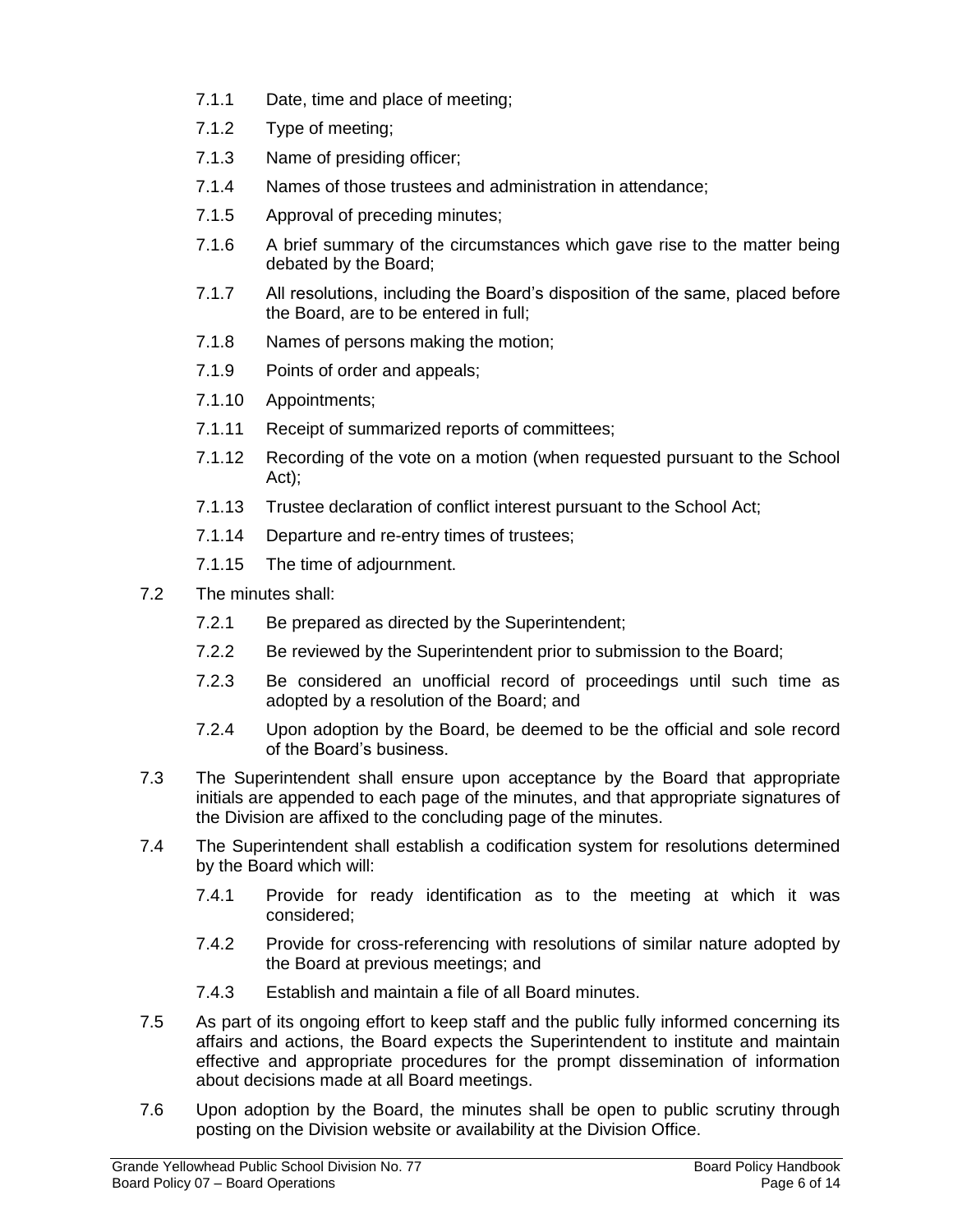## 8. Motions

Motions do not require a seconder, except in rare instances as described below.

- 8.1 Notice of Motion
	- 8.1.1 The notice of motion serves the purpose of officially putting an item on the agenda of the next or future regular meeting and gives notice to all trustees of the item to be discussed. A notice of motion is not debatable and may not be voted on.
	- 8.1.2 A trustee may present a notice of motion for consideration at the next regular meeting of the board or may specify another meeting date.
	- 8.1.3 A trustee may also provide the Board chair with a written notice of motion and ask that it be placed on the agenda of the next regular meeting and read at the meeting.
		- 8.1.3.1 The trustee will need not be present during the reading of the motion, however if the trustee is not present, a seconder is required at the meeting at which the notice is given, otherwise the item will be dropped.
- 8.2 Discussion on Motions
	- 8.2.1 The custom of addressing comments to the Board Chair is to be followed by all persons in attendance.
	- 8.2.2 A Board motion or a recommendation from administration must be placed before the Board prior to any discussion taking place on an issue. Once a motion is before the Board and until it is passed or defeated, all speakers shall confine their remarks to the motion or to the information pertinent to the motion.
- 8.3 Speaking to the Motion
	- 8.3.1 The mover of a motion first and every trustee shall have an opportunity to speak to the motion before any trustee is allowed to speak a second time.
	- 8.3.2 If the Board Chair wishes to speak on a motion, s/he is to vacate his/her seat as Chair and ask the Vice-Chair to preside. The Board Chair will normally speak just prior to the last speaker who will be the mover of the motion.
	- 8.3.3 The mover of the motion is permitted to close debate on the motion.
	- 8.3.4 As a general guide, a trustee is not to speak longer than five (5) minutes on any motion. The Board Chair has the responsibility to limit the discussion by a trustee when such a discussion is repetitive or digresses from the topic at hand, or where discussion takes place prior to the acceptance of a motion.
	- 8.3.5 No one shall interrupt a speaker, unless it is to ask for important clarification of the speaker's remarks, and any such interruption shall not be permitted without permission of the Board Chair.
	- 8.3.6 When a trustee arrives at the meeting after a motion has been made and prior to taking a vote, the trustee may request further discussion prior to the vote. The Board Chair shall rule on further discussion.
- 8.4 Reading of the Motion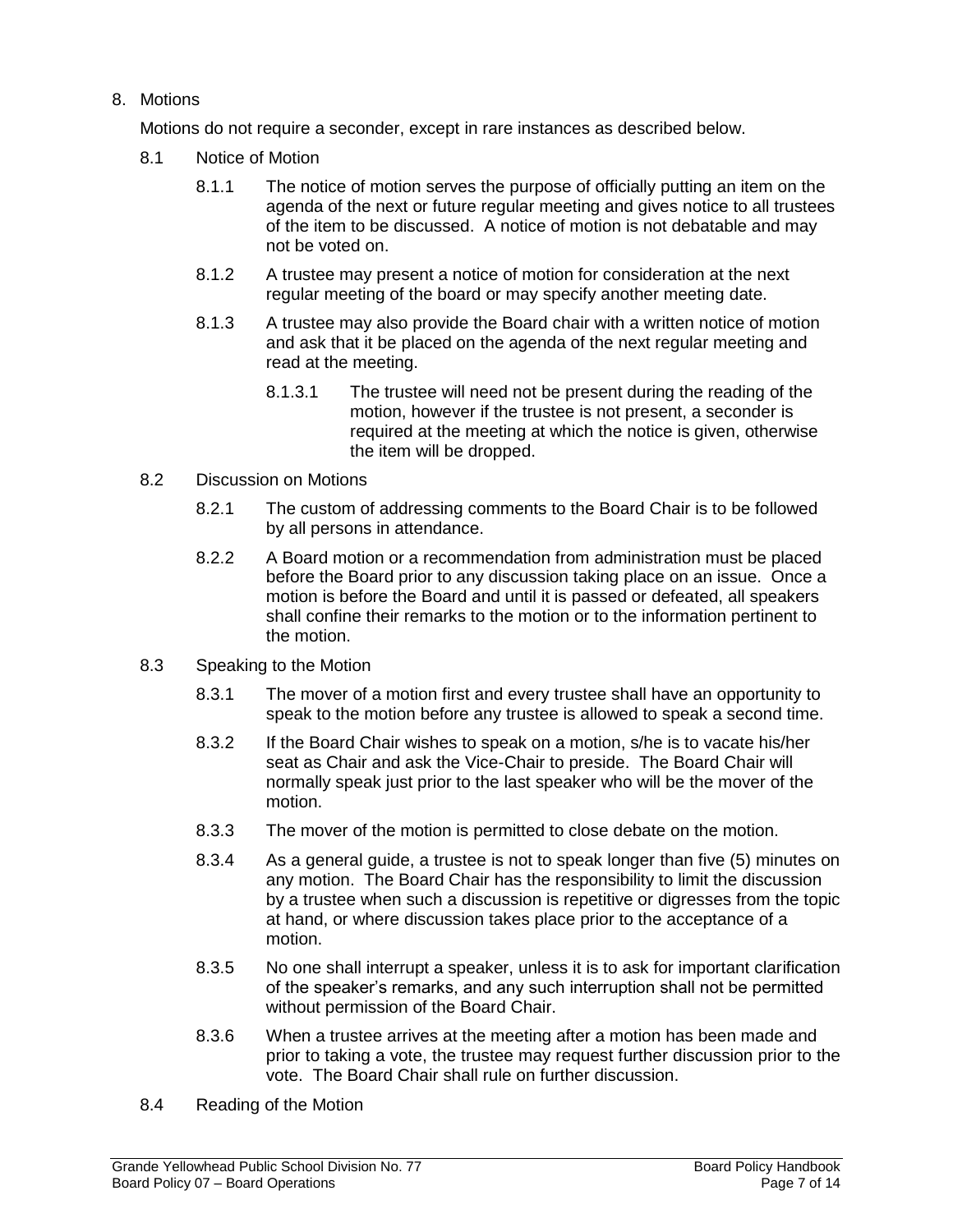- 8.4.1 A trustee may require the motion under discussion to be read at any time during the debate, except when a trustee is speaking.
- 8.5 Recorded Vote
	- 8.5.1 Whenever a recorded vote is requested by a trustee before the vote is taken, the minutes shall record the names of the trustees who voted for or against the matter.
	- 8.5.2 Immediately after a vote is taken and on the request of a trustee, the minutes shall record the name of that trustee and whether that trustee voted for or against the matter.
- 8.6 Required Votes
	- 8.6.1 The Board Chair, and all trustees present, unless excused by resolution of the Board or by the provision of the School Act, shall vote on each question.
	- 8.6.2 Each question shall be decided by a majority of the votes of those trustees present.
	- 8.6.3 A simple majority of a quorum of the Board will decide in favour of the question. In the case of an equality of votes, the question is defeated.
	- 8.6.4 A vote on a question shall be taken by open vote, expressed by show of hands, or by a verbal indication of "aye" for the affirmative, or "nay" for the negative, except the vote to elect the Board Chair or Vice-Chair, which is by secret ballot, unless there is unanimous agreement among the trustees to use a show of hands.
- 8.7 Debate

8.7.1 In all debate, any matter of procedure in dispute shall be settled, if possible, by reference to Robert's Rules of Order. IF this reference is inadequate, procedure may be determined by motion supported by the majority of trustees in attendance.

9. Delegations to Board Meetings

For the purpose of this section the word "delegations" shall mean one (1) or more persons.

- 9.1 All delegations wishing to appear before the Board shall give adequate notice thereof in writing to the Superintendent before the meeting at which they wish to appear.
	- 9.1.1 The notice shall contain sufficient information to enable the trustees to become acquainted with the subject beforehand.
	- 9.1.2 The delegation shall first discuss the request with the Superintendent. If an appearance before the Board is then desired, a copy of the request shall be sent to each trustee with the agenda for the meeting at which the delegation is to appear.
- 9.2 In an emergent situation where time does not permit adherence to these procedures, the Superintendent shall acquaint the trustees with the problem at the morning session and shall arrange for the delegation to meet with the Board in the afternoon.
- 9.3 In discussing matters with the delegation, the Board Chair shall act as spokesperson for the Board. Individual trustees may only seek clarification of items presented by the delegation. At no time during the presentation shall any trustee commit the Board to any specific course of action.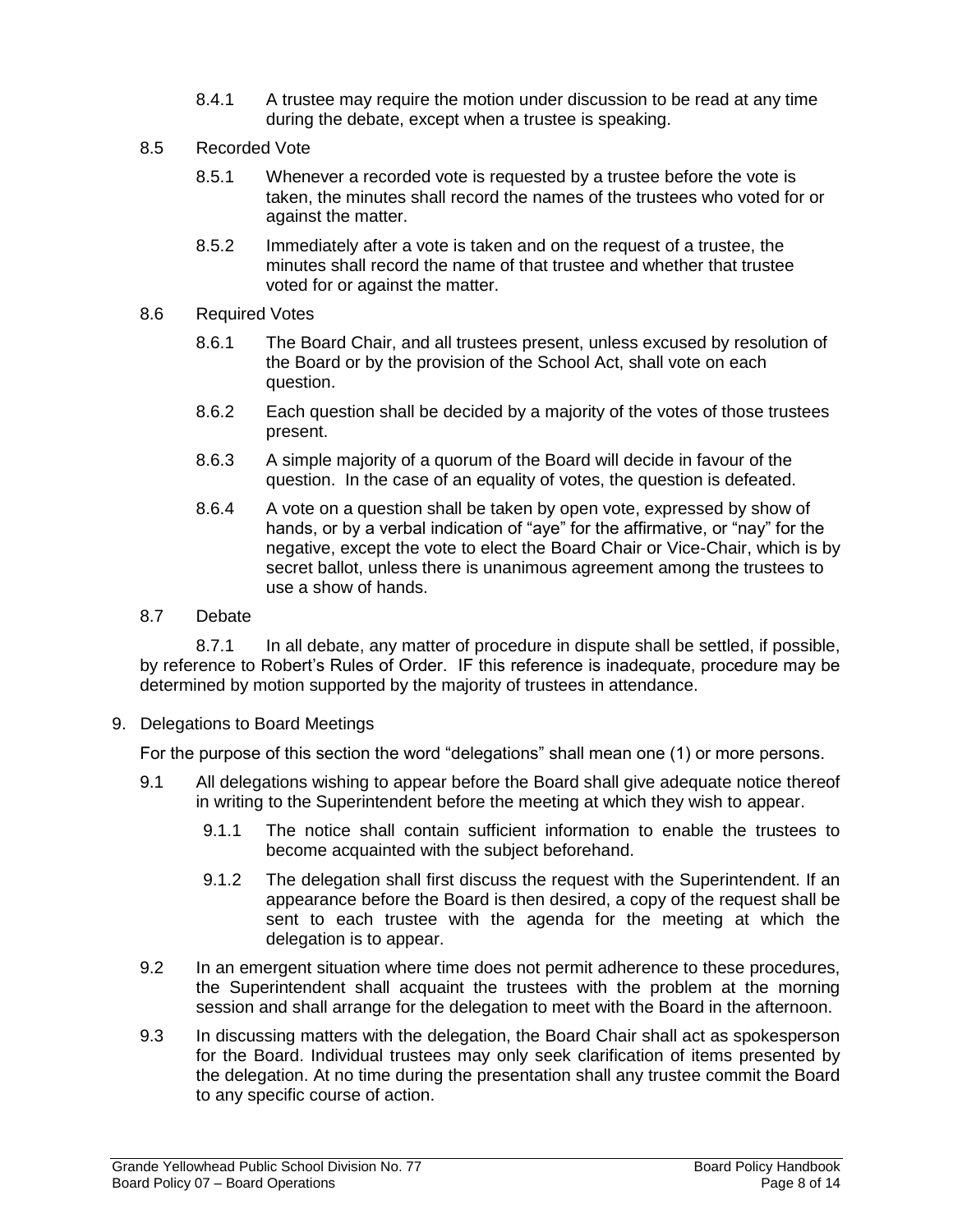- 9.4 Upon completion of the presentation, the Board Chair shall inform the delegation when a decision, if required, will be made. Such decision will be communicated in writing to the spokesperson.
- 9.5 Additionally, representatives named by ATA Local 11 and CUPE Local 1357 will present information on Local activities under the "Delegations" section of the meeting agenda and are requested to take information including "key messages" back to their respective Locals.
- 10. Recording Devices
	- 10.1 The Board expects that anyone wanting to use a recording device at a public Board meeting shall obtain prior approval of the Board Chair.
- 11. Trustee Compensation

The Board believes that trusteeship, first and foremost, is a public service. The Board recognizes, however, that the discharge of this public service often results in the trustee incurring financial expenses and incurs considerable time demands.

Prior to a general election, the rates of compensation for trustees will be reviewed.

Trustees may claim honoraria and expenses at the following rates for attending to Board affairs:

- 11.1 Trustees will be paid a per diem and an expense allowance as set out below, plus meals, travel allowance, technology services, registration fees and accommodation.
- 11.2 Trustees will be paid a base monthly honorarium and an expense allowance as set out below:
	- 11.2.1 Board Chair: six and one-half (6.5) days per month, in accordance with clause 11.3.3.
	- 11.2.2 Board Vice Chair: four and one-half (4.5) days per month, in accordance with clause 11.3.3.
	- 11.2.3 Board Trustees: three and one-half (3.5) days per month, in accordance with clause 11.3.3.
	- 11.2.4 Base monthly honoraria is to cover: preparation for regular and special Board meetings; and locally, attendance at community meetings; phone calls; and other community, parent, and school stakeholder meetings.
		- 11.2.4.1 Community meetings are defined as meetings in which only the local trustees attend to provide or receive information, and the Board was not requested to attend. Local Meetings do not include specifically identified committees as outlined in Policy 9 – Board Representatives (e.g. Scholarship Committees, Chamber of Commerce), that as assigned at the Board's organizational meeting.

## 11.3 Per Diem

- 11.3.1 For meetings up to and including four (4) hours in duration  $(\frac{1}{2}$  Day): onehalf (<sup>1</sup>/<sub>2</sub>) the full day meeting rates specified in clause 11.3.3 for honorarium and expenses.
- 11.3.2 For meetings more than four (4) hours and up to and including eight (8) hours in duration (Full Day): \$138.42 per day honorarium and \$69.20 per day expenses, for a total of \$207.62 per day.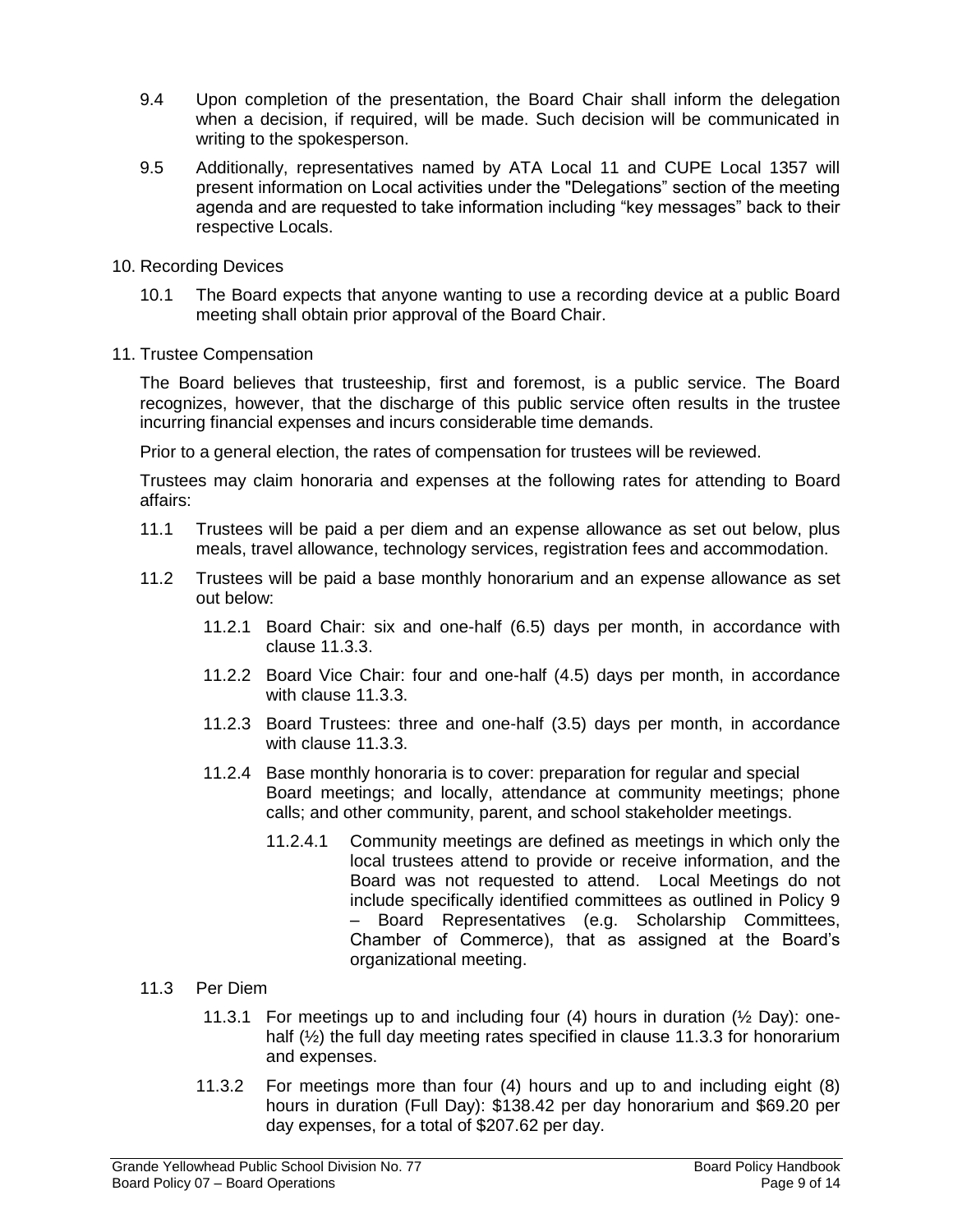- 11.3.3 For meetings more than eight (8) hours in duration, in a single day: one and one half (1 ½) the full day meeting rates specified in clause 11.3.3 for honorarium and expenses.
- 11.3.4 The duration of the meeting is determined by the lessor of:
	- 11.3.4.1 Start and end time recorded in the minutes of the meeting or as declared by the meeting Chair or lead; or
	- 11.3.4.2 Substitution of the arrival or departure time of the trustee, for the start or end time noted in clause 11.3.6.1.
	- 11.3.4.3 Per diem is to cover: attendance at regular or special Board meetings, Committee meetings, Board approved or directed meetings, and attendance at ASBA and PSBAA activities.
- 11.3.5 Each September the rate specified in clause 11.3.2 will be adjusted by the percentage change in the current Basic Instructional Grant Rate from the previous fiscal year.
- 11.3.6 Every four (4) years, prior to the general election, the Board shall review and may adjust the trustee per diem to provincial average as reported in the most recent ASBA Trustee Remuneration Report. The grant increase identified in clause 11.3.5 will be added to the adjusted per diem.
- 11.4 Subsistence
	- 11.4.1 Subsistence allowances at the rates of \$10.00 for breakfast, \$14.00 for lunch, and \$22.00 for dinner.
	- 11.4.2 The breakfast allowance may be claimed if the trustee is away from home prior to 0700 and the dinner allowance may be claimed if the trustee does not arrive home until after 1900 hours.
	- 11.4.3 No subsistence allowance is claimable for a meal provided without additional cost in conjunction with a function or meeting.
- 11.5 Travel and Kilometerage
	- 11.5.1 A travel allowance for the use of a personal automobile will be paid at a Division rate of \$0.47 per kilometer then adjusted monthly with the fuel escalator/de-escalator based on a \$.01 per kilometer increase or decrease in the Division travel allowance for every \$.08 change in fuel prices (with a base rate of \$0.96 per litre for regular gasoline, Edson, Hinton, Grande Cache and Jasper prices), and based on an average cost of two (2) sample days of the month. Pooling of transportation is encouraged.
	- 11.5.2 Travel by public carrier will be reimbursed at cost and receipts must support claims.
	- 11.5.3 Kilometerage will be paid for additional meetings if the meeting is held in a different location and involves extra kilometerage, but not within the same community.
- 11.6 Travel Time

Trustee circumstances often require additional travel time based on geography and/or responsibility.

11.6.1 Trustees will be paid a time allowance of one-one hundredth (1/100th) of the hourly rate outlined in clause 11.3.2 for each kilometer traveled, while attending to Division business; or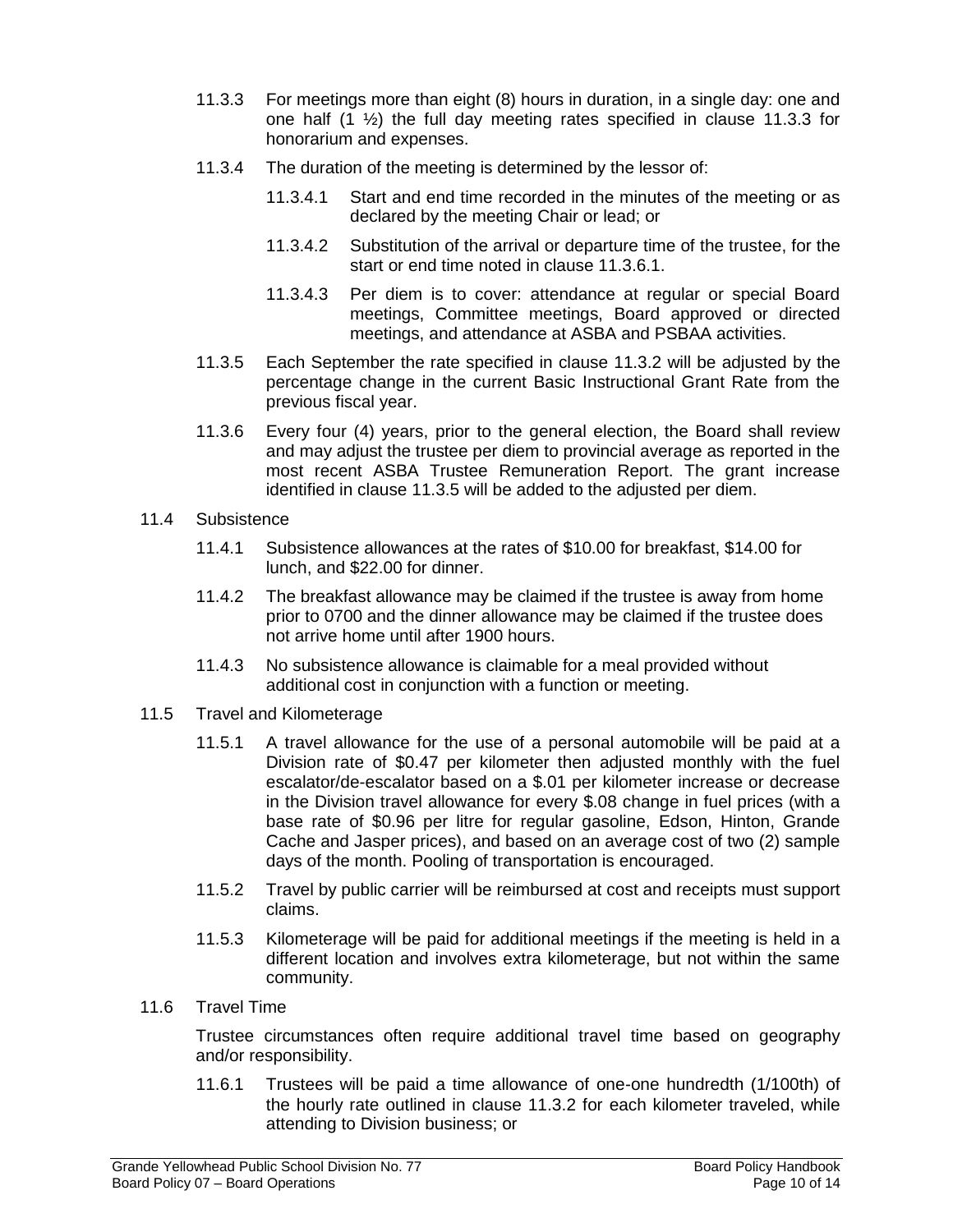- 11.6.1 Trustees will be paid a time allowance for each hour in transport on a commercial carrier (e.g., airline) as determined by the carrier's schedule or ticket between destination points, equal to the rate per hour in clause 11.3.2.
- 11.7 Accommodation expenses:
	- 11.7.1 Will be reimbursed at cost and must be supported by receipts. Fiscal restraint is to be exercised in accommodation arrangements; or
	- 11.7.2 An allowance of sixty dollars (\$60.00) per night will be paid for the use of private accommodation.
- 11.8 Technology and Telecommunications:
	- 11.8.1 At the start of each term following election, each trustee will be provided the following equipment:
		- 11.8.1.2 A laptop computer, with standard Division software installed;
		- 11.8.1.3 An iPad; and
		- 11.8.1.3 A printer.
	- 11.8.2 Consumable supplies for the operation of the equipment outlined under clause 11.8.1 will be supplied to the trustee upon request.
	- 11.8.3 An allowance of one hundred sixty-five dollars (\$165.00) per month is to be paid to a trustee for reimbursement for the cost of internet access and other telecommunication services, including long distance charges, facsimile lines, cellular charges, etc. in carrying out their role as trustee.
- 11.9 Other trustee expenses, supported by receipts, e.g. registration fees and other related expenses, etc. will be reimbursed at cost.
- 11.10 Leadership and Skills Development
	- 11.10.1 The Board believes that trustees, by virtue of the fact that they have been elected, have been identified as leaders in their community. In order to nurture this quality of leadership, the Board believes that a culture of environment must be developed at the Board level that provides opportunities for trustees to exercise and enhance their leadership skills, and to be identified in their communities with name badges, logo wear, and identification tags.
		- 11.10.1.1 The Board will plan specific in-service activities designed to assist trustees in their efforts to improve their skills.
		- 11.10.1.2 The Board will provide the opportunity for trustees to participate in school board conferences, workshops, and conventions held by provincial, national and international school board associations.
	- 11.10.2 Trustees may, without reference to the Board, attend the following functions:
		- 11.10.2.1 Alberta School Boards' Association conferences, workshops and meetings.
		- 11.10.2.2 Alberta School Boards' Association Zone 2/3 general meetings.
		- 11.10.2.3 Public School Boards' Association conferences, workshops and meetings.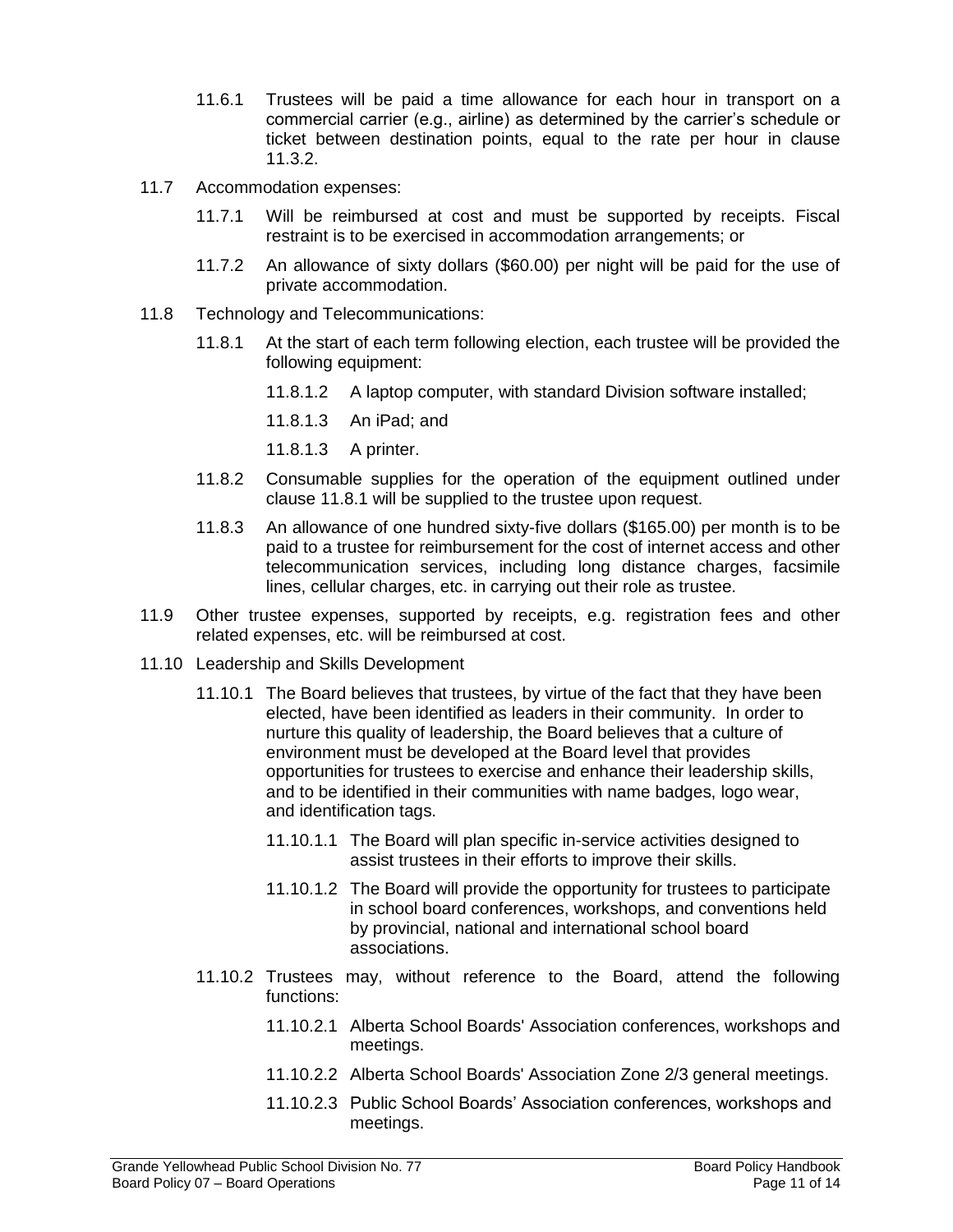- 11.10.2.4 Scheduled Board and Committee Meetings.
- 11.10.3 Trustees may attend up to two (2) board/governance/education professional development events (conferences, workshops, etc.) within the province each school year without prior authorization of the Board.
- 11.10.4 With prior approval of the Board, attend out-of-province meetings, conferences, conventions, seminars or workshops, or visit other school systems.
	- 11.10.4.1 A Trustee must provide the Board at the meeting where approval is being sought, with information related to the number of any such events they have attended or have approval for, within that school year.
	- 11.10.4.2 Trustees who have received approval, but will not be attending, must, at the earliest possible time, advise the Board at a public meeting of their intention to not attend.
	- 11.10.4.3 Trustees attending such functions shall provide the Board with a report at an appropriate regular meeting of the Board.
- 11.10.5 Trustees shall apply to the Board in advance for authorization to attend community functions outside the boundaries of the Division.
- 11.10.6 The Board Chair may attend, without prior authorization of the Board, any meetings or events called that invite the Board Chair's attendance as representation of the Division (e.g. Alberta Education, Capital Region Partners meetings). The Board Chair will report on his/her attendance at these events at the next regular Board meeting.
- 11.10.7 The Board Vice-Chair may attend, without prior authorization of the Board, any meetings or events called that invite the Board Chair's attendance as representation of the Division in the event the Board Chair is unable to attend. In these instances the Board Vice-Chair will report on his/her attendance at these events at the next regular Board meeting.
- 11.11 Health Benefits
	- 11.11.1 Trustees are able to participate in Division benefit plans with one hundred percent (100%) cost coverage.
	- 11.11.2 If a Trustee is ineligible for Division benefit plans, they will be reimbursed upon submission of receipts, to the maximum value of Division Plan premiums.
- 11.12 Compensation
	- 11.12.1 Compensation will be contingent upon the completion of the appropriate forms and claims.
		- 11.12.1.1 Trustees shall submit claim forms for honoraria and reimbursement of expenses to the Board Chair for payment. The Board Chair shall not be expected to verify or otherwise substantiate the claims made by trustees. Questionable items will be addressed by the Board Chair.
		- 11.12.1.2 Claim forms must be submitted within thirty (30) calendar days of the end of the month for which the claim is made.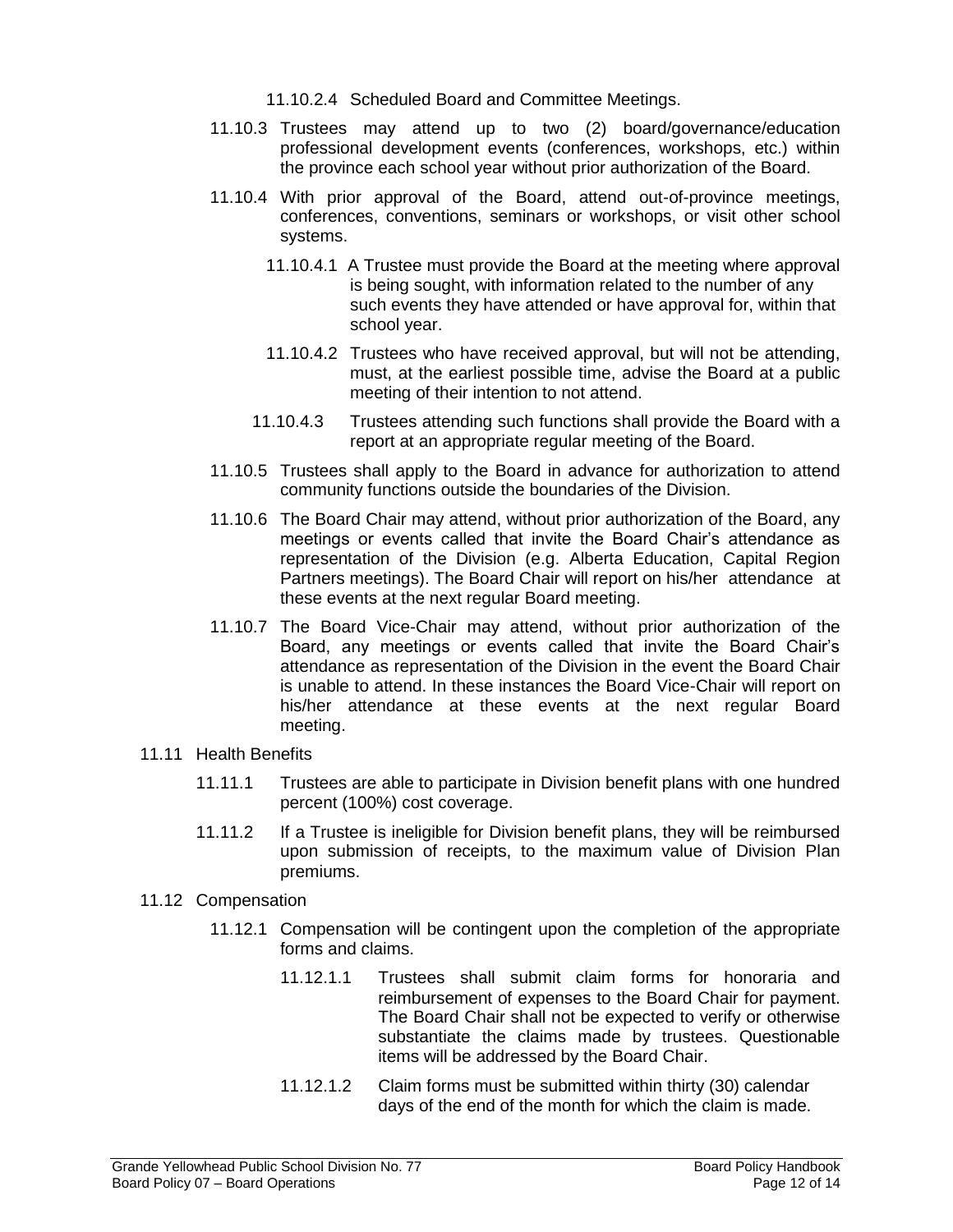- 11.12.1.3 Claim forms submitted after thirty (30) calendar days of the end of the month for which the claim is made, may be reimbursed, subject to the approval of the Board Chair.
- 11.12.1.4 Claim forms submitted after September 30 for claims in the previous fiscal year, will not be reimbursed.
- 11.13 Honoraria paid to trustees shall be allocated to unvouchered expenses and wages as established by Revenue Canada.
- 11.14 Public Disclosure of Trustee Compensation and Expenses.
	- 11.14.1 In order to provide greater transparency and disclosure of trustee compensation, monthly summaries of trustee honoraria and expenses shall be publicly disclosed.
	- 11.14.2 Each month's summary is to be posted online, to the Division website, for a period of twelve (12) months.
	- 11.14.3 Summaries are to be posted by the 10th of each month.
- 12. Trustee Conflict of Interest
	- 12.1 The trustee is directly responsible to the electorate of the Division and to the Board.
	- 12.2 Upon election to office, the trustee must complete a disclosure of personal interest statement and accept a position of public trust. The trustee is expected to act in a manner which will enhance the trust accorded the trustee, and through the trustee, the trust accorded to the Board.
	- 12.3 The Board believes that its ability to discharge its obligations is dependent upon the trust and confidence of the electorate in its Board and its trustee members. Therefore, the Board believes in the requirement to declare conflict of interest.
		- 12.3.1 The trustee is expected to be conversant with sections 80-91 of the School Act.
		- 12.3.2 The trustee is solely responsible for declaring him/herself to be in possible conflict of interest.
			- 12.3.2.1 The trustee shall make such declaration in open meeting prior to Board or committee discussion of the subject matter which may place the trustee in conflict of interest.
			- 12.3.2.2 Following the declaration of conflict of interest by a trustee, all debate and action shall cease until the trustee has left the room.
			- 12.3.3 It shall be the responsibility of the trustee in conflict to absent him/herself from the meeting in accordance with the requirements of the School Act and ensure that his/her declaration and absence is properly recorded within the minutes.
			- 12.3.4The recording secretary will record in the minutes:
				- 12.3.4.1 The trustee's declaration;
				- 12.3.4.2 The trustee's abstention from the debate and the vote; and
				- 12.3.4.3 That the trustee left the room in which the meeting was held.